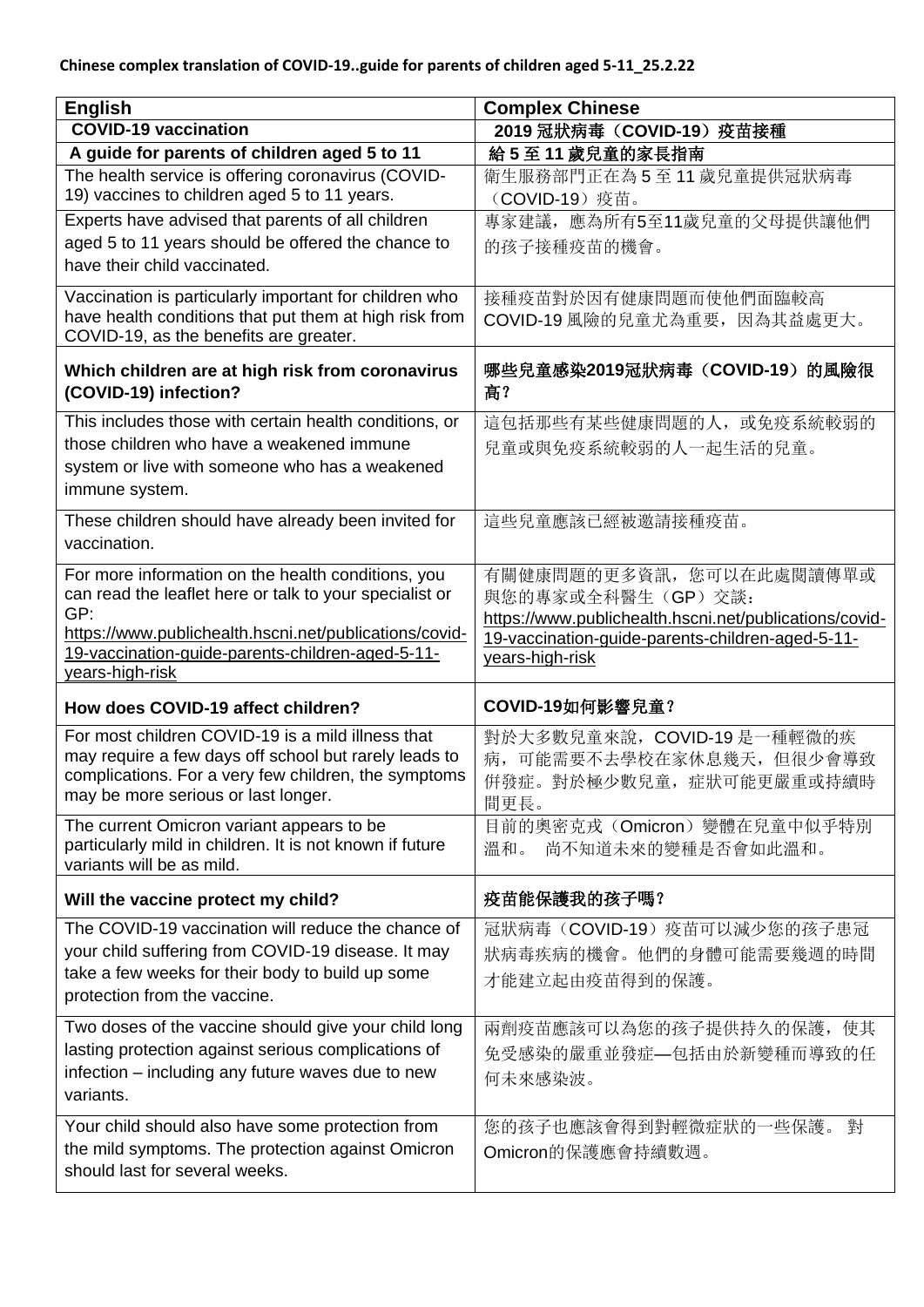## **Complex Chinese translation of COVID-19..guide for parents of children aged 5-11\_25.2.22**

| Like all medicines, no vaccine is completely effective<br>- some children may still get COVID-19 despite<br>having a vaccination, but this should be less severe.                                                                                                                                                                                                             | 像所有藥物一樣, 沒有一種疫苗能完全有效-有些兒童<br>儘管進行了疫苗接種, 仍可能會感染COVID-19, 但                                                                                                 |
|-------------------------------------------------------------------------------------------------------------------------------------------------------------------------------------------------------------------------------------------------------------------------------------------------------------------------------------------------------------------------------|-----------------------------------------------------------------------------------------------------------------------------------------------------------|
|                                                                                                                                                                                                                                                                                                                                                                               | 這應該不那麼嚴重了。                                                                                                                                                |
| Further information is available on symptoms on<br>www.nidirect.gov.uk/coronavirus                                                                                                                                                                                                                                                                                            | 欲了解有關症狀的更多資料,請訪問<br>www.nidirect.gov.uk/coronavirus.                                                                                                      |
| <b>About the vaccine</b>                                                                                                                                                                                                                                                                                                                                                      | 關於疫苗的種類                                                                                                                                                   |
| Children aged 5-11 will be offered the Pfizer COVID-<br>19 vaccine. Each children's dose is a third of the<br>amount of vaccine that is given to older children and<br>adults. Children at greater risk of serious illness if<br>they catch COVID-19 will need 2 doses of vaccine, 8<br>weeks apart. All other children will be offered 2<br>doses of vaccine 12 weeks apart. | 5-11歲的兒童將獲提供輝瑞(Pfizer) COVID-19疫<br>苗。每劑兒童劑量是給年齡較大的兒童和成人接種的<br>疫苗量的三分之一。 那些若感染COVID-19則有更大<br>患重病風險的兒童將需要2劑疫苗,兩劑疫苗間隔8<br>週。所有其他兒童將獲提供2劑疫苗, 兩劑疫苗間隔<br>12周。 |
| The vaccine has been tested to make sure it is as<br>safe as possible. You can read the Pfizer leaflet<br>here: https://coronavirus-<br>yellowcard.mhra.gov.uk/productinformation                                                                                                                                                                                             | 該疫苗已經過測試, 以確保它盡可能安全。 您可以在<br>此處閱讀輝瑞(Pfizer)疫苗的傳單:<br>https://coronavirus-<br>yellowcard.mhra.gov.uk/productinformation                                    |
| <b>Common side effects</b>                                                                                                                                                                                                                                                                                                                                                    | 常見的副作用                                                                                                                                                    |
| Like all medicines, vaccines can cause side effects.<br>Most of these are mild and short-term and not<br>everyone gets them. The very common side effects<br>should only last a day or two. The Pfizer vaccine<br>tends to cause more side effects after the second<br>dose than the first dose.                                                                              | 像所有藥物一樣, 疫苗也可能會引起副作用。 其中大<br>多數並不嚴重, 且是短期的, 並非所有人都會有副作<br>用。非常常見的副作用應該只持續一兩天。輝瑞<br>(Pfizer)疫苗在第二劑後往往比第一劑引起更多的副<br>作用。                                     |
| Very common side effects include:                                                                                                                                                                                                                                                                                                                                             | 非常常見的副作用包括:                                                                                                                                               |
| having a painful, heavy feeling and<br>$\bullet$<br>tenderness in the arm where you had your<br>injection. This tends to be worst around 1 to 2<br>days after the vaccination                                                                                                                                                                                                 | 注射部位的手臂有疼痛, 沉重的感覺和壓痛這<br>$\bullet$<br>往往在接種疫苗後約1至2天最為嚴重                                                                                                   |
| feeling tired                                                                                                                                                                                                                                                                                                                                                                 | 感覺累<br>$\bullet$                                                                                                                                          |
| headache<br>$\bullet$                                                                                                                                                                                                                                                                                                                                                         | ý頭痛<br>$\bullet$                                                                                                                                          |
| general aches, or mild flu like symptoms                                                                                                                                                                                                                                                                                                                                      | 或輕度流感樣症狀<br>周身疼痛,<br>$\bullet$                                                                                                                            |
| Your child should rest and, if they are at school, they<br>may need to take a day or two off.                                                                                                                                                                                                                                                                                 | 您的孩子應該休息,而且如果他們在學校上課,他們<br>可能需要休息一兩天。                                                                                                                     |
| You can give them paracetamol (follow the children's<br>dose advice on the packaging) to help make them<br>feel better. You can find more information on<br>paracetamol for children on www.nhs.uk/medicines/<br>paracetamol-for-children.                                                                                                                                    | 您可以給孩子撲熱息痛(paracetamol) (按照包裝上<br>對兒童劑量的建議),以使他們感覺好些。<br>您可以在<br>以下網站找到更多關於兒童撲熱息痛的資訊:<br>www.nhs.uk/medicines/ paracetamol-for-children.                  |
| Although feeling feverish is not uncommon for 2 to 3<br>days, a high temperature is unusual and may<br>indicate they have COVID-19 or another infection.                                                                                                                                                                                                                      | 儘管在2到3天內感到發燒並不罕見, 但很少會出現高<br>燒,這可能表明他們感染了冠狀病毒(COVID-19)<br>或其他感染。                                                                                         |
| Symptoms following vaccination normally last less<br>than a week. If your child's symptoms seem to get<br>worse or if you are concerned, you can call your GP<br>or Out of Hours service.                                                                                                                                                                                     | 接種疫苗後的症狀通常持續不到一週。如果您孩子的<br>症狀似乎惡化, 或者您感到擔憂, 可以致電您的全科<br>醫生或非工作時間的服務。                                                                                      |
|                                                                                                                                                                                                                                                                                                                                                                               |                                                                                                                                                           |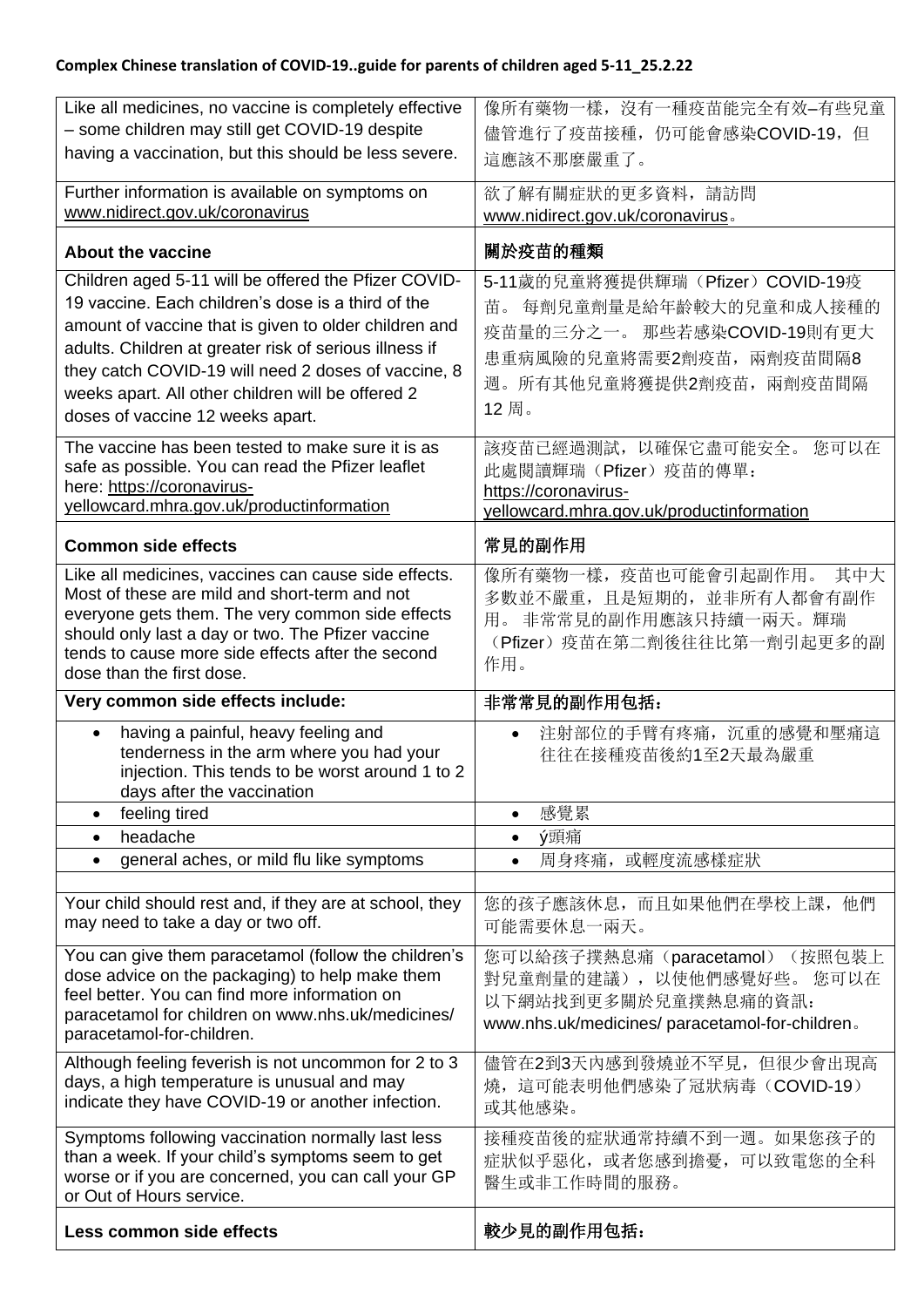| Cases of inflammation of the heart (called<br>myocarditis or pericarditis) have been reported very<br>rarely after COVID-19 vaccines. Most cases<br>recovered and felt better following rest and simple<br>treatments. | 有極少數被報告在接種COVID-19疫苗後出現心臟炎<br>症(稱為心肌炎或心包炎)的病例。大多數人在休息<br>和簡單治療後恢復並感覺好轉。                                                                                   |
|------------------------------------------------------------------------------------------------------------------------------------------------------------------------------------------------------------------------|-----------------------------------------------------------------------------------------------------------------------------------------------------------|
| In the US, all side effects have been reported much<br>less commonly after the children's dose of vaccine.<br>So far, only 1-2 cases of myocarditis have been<br>reported for every million doses of vaccine given.    | 在美國, 接種兒童疫苗劑量後的所有副作用的報告都<br>少得多。 到目前為止, 每接種一百萬劑疫苗, 僅報告<br>了1-2例心肌炎病例。                                                                                     |
| You should seek medical advice urgently from your<br>GP or Emergency Department if your child<br>experiences:                                                                                                          | 如果您的孩子遇到以下任何一種情況, 則應立即向您<br>的全科醫生或急症室尋求醫療建議:                                                                                                              |
| chest pain<br>$\bullet$                                                                                                                                                                                                | 胸痛                                                                                                                                                        |
| shortness of breath<br>$\bullet$                                                                                                                                                                                       | 呼吸急促                                                                                                                                                      |
| feelings of having a fast-beating, fluttering, or<br>$\bullet$<br>pounding heart                                                                                                                                       | 感覺心跳節奏快,心顫動或心臟狂跳                                                                                                                                          |
| Make sure you tell them about the vaccination your<br>child has received, or show them your child's record<br>card.                                                                                                    | 確保告訴他們您孩子接種的疫苗, 或向他們出示您孩<br>子的記錄卡。                                                                                                                        |
| If you think they have had a serious side effect from<br>the vaccine you can report it using the Coronavirus<br>Yellow Card scheme. Please see page 4 for details.                                                     | 如果您認為他們對疫苗產生了嚴重的副作用, 您可以<br>使用冠狀病毒黃卡 (Coronavirus Yellow Card) 計劃<br>進行報告。有關詳情,請參閱第4頁。                                                                    |
| How to book your appointment                                                                                                                                                                                           | 如何預約                                                                                                                                                      |
| You can make an appointment at a children's<br>vaccination clinic in your local Health and Social<br>Care Trust using the online booking system at:<br>https://covid-19.hscni.net/get-vaccinated                       | 您可以使用上網預約系統在您當地的健康和社會護理<br>信託(Health and Social Care Trust)的兒童疫苗接<br>種診所 (children's vaccination clinic) 預約:<br>https://covid-19.hscni.net/get-vaccinated |
| You may be able to attend without an appointment -<br>see www.nidirect.gov.uk/covid-vaccine                                                                                                                            | 您可能無需預約即可參加 - 請參閱<br>www.nidirect.gov.uk/covid-vaccine                                                                                                    |
| What to do next                                                                                                                                                                                                        | 下一步做什麼                                                                                                                                                    |
| When your child has had their first injection, you<br>should get a record card.                                                                                                                                        | 當您的孩子第一次注射時, 您應該會得到一張記錄<br>卡。                                                                                                                             |
| You should keep this card and bring it with you when<br>taking your child for their next appointment. This will<br>be in 8 to 12 weeks' time.                                                                          | 您應保留此卡, 並在帶您的孩子參加下次預約時攜<br>帶。這將在8到12週後進行。                                                                                                                 |
| Although the first dose will give your child good<br>protection, they will need the second dose to get<br>longer-lasting protection.                                                                                   | 儘管第一劑將為您的孩子提供良好的保護,但他們需<br>要第二劑才能獲得更長久的保護。                                                                                                                |
| Keep their card safe and make sure you take your<br>child to get their second injection.                                                                                                                               | 妥善保管他們的卡, 並確保帶您的孩子參加第二次接<br>種。                                                                                                                            |
| After the vaccine                                                                                                                                                                                                      | 接種完疫苗後                                                                                                                                                    |
| You and your child should still try to avoid catching<br>COVID-19 infections by following the current<br>guidance.                                                                                                     | 您和您的孩子仍應遵循當前指南盡量避免感染<br>COVID-19。                                                                                                                         |
|                                                                                                                                                                                                                        |                                                                                                                                                           |